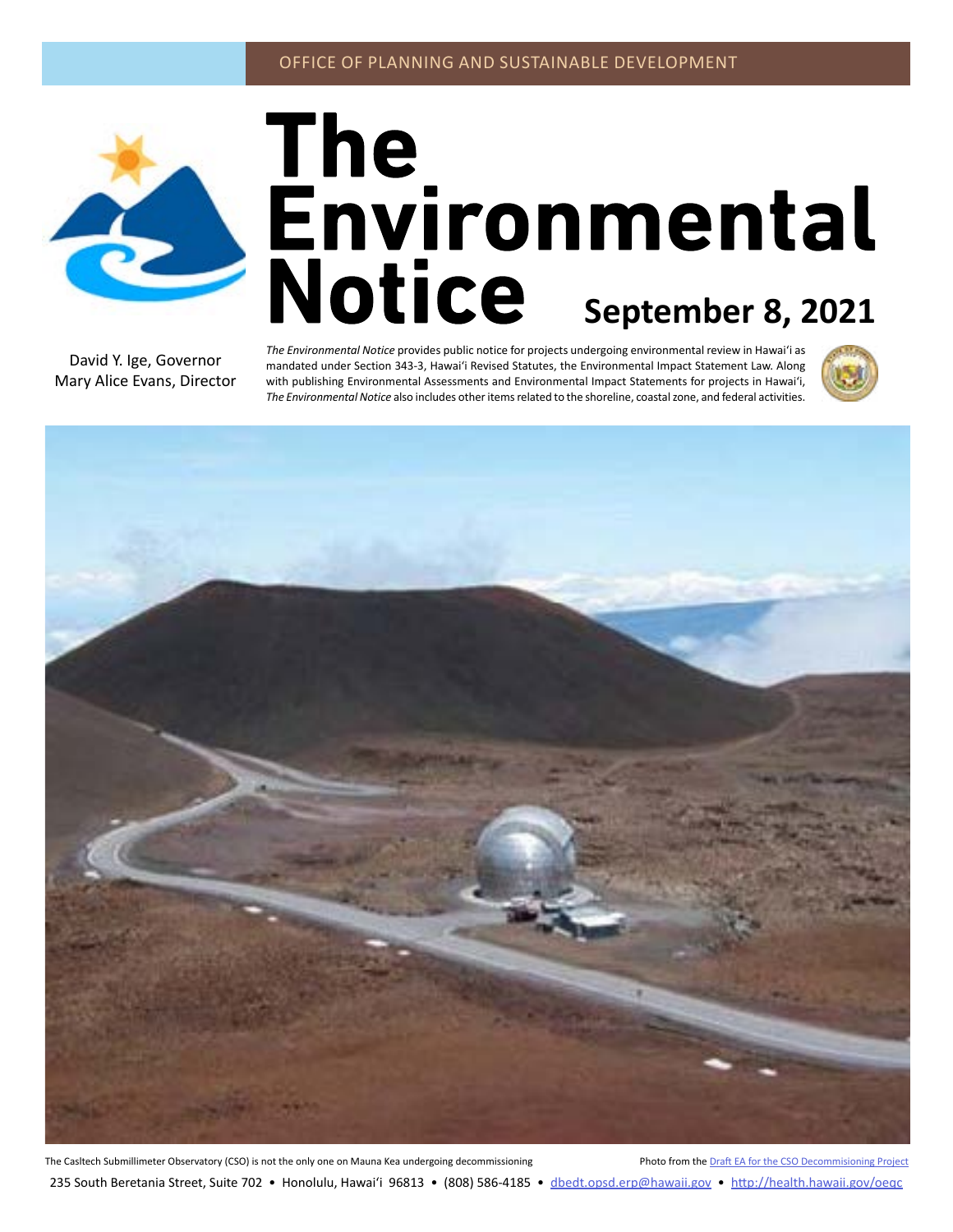# Table of Contents

| ANNOUNCEMENTS___________________________________<br><b>STATEWIDE MAP OF NEW HRS CHAPTER 343 DOCUMENTS &amp;</b><br>Krueger Residence Seawall Modification and Repair--Final EA |     |
|--------------------------------------------------------------------------------------------------------------------------------------------------------------------------------|-----|
|                                                                                                                                                                                |     |
|                                                                                                                                                                                |     |
| Verizon Wireless Lanikai Telecom Project--Final EA (FONSI) 7<br>HAWAI'I                                                                                                        |     |
| <b>Caltech Submillimeter Observatory Decommissioning--Draft</b><br><b>PREVIOUSLY PUBLISHED DOCUMENTS OPEN FOR COMMENT 8</b>                                                    |     |
| 3 LISTS OF EXEMPTION NOTICES <b>SERVICES</b>                                                                                                                                   |     |
| Hōkū Ke'a Observatory Decommissioning--Draft EA (AFNSI) 3 PRIOR DETERMINATION <sub>222222</sub> 2222222222222222223                                                            |     |
| Lālāmilo 10 MG Tank Reservoir--Final EA (FONSI)<br>4 COASTAL ZONE MANAGEMENT NOTICES                                                                                           |     |
| LANA'I<br>Special Management Area (SMA) Minor Permits                                                                                                                          |     |
| Kō'ele Project District Amendment--Draft EA (AFNSI) 4<br>Federal Consistency Reviews <sub>2</sub> 22222222222222222222                                                         |     |
| <b>SHORELINE NOTICES</b><br><b>MAUI</b>                                                                                                                                        |     |
| Applications for Shoreline Certification<br>East Maui Water Lease--corrected Final EIS 5                                                                                       |     |
| Proposed Shoreline Certifications and Rejections<br>Wailuku State Office Building 3--Withdrawal                                                                                |     |
| O'AHU<br><b>FEDERAL NOTICES</b>                                                                                                                                                |     |
| O'ahu Commercial Aquarium Permits--Final EIS____________6 GLOSSARY OF TERMS AND DEFINITIONS__________________                                                                  | -11 |

## **ANNOUNCEMENTS**

Due to continuing precautions regarding the Covid pandemic, the Environmental Review Program has transitioned to a telecommuting arrangement. Accordingly, the office will generally not be open for walk-in visits or submittals. Please continue to use the existing telephone [(808) 586-4185] and email [dbedt.opsd.erp@[hawaii.gov\]](mailto:dbedt.opsd.erp%40hawaii.gov?subject=) contacts for the program, and use the online submittal form [\[https://health.hawaii.gov/oeqc/submittal-form/\]](https://health.hawaii.gov/oeqc/submittal-form/ ) to submit documents for publication. We appreciate your kokua during these challenging times.

# Statewide Map of New HRS Chapter 343 Documents & Determinations

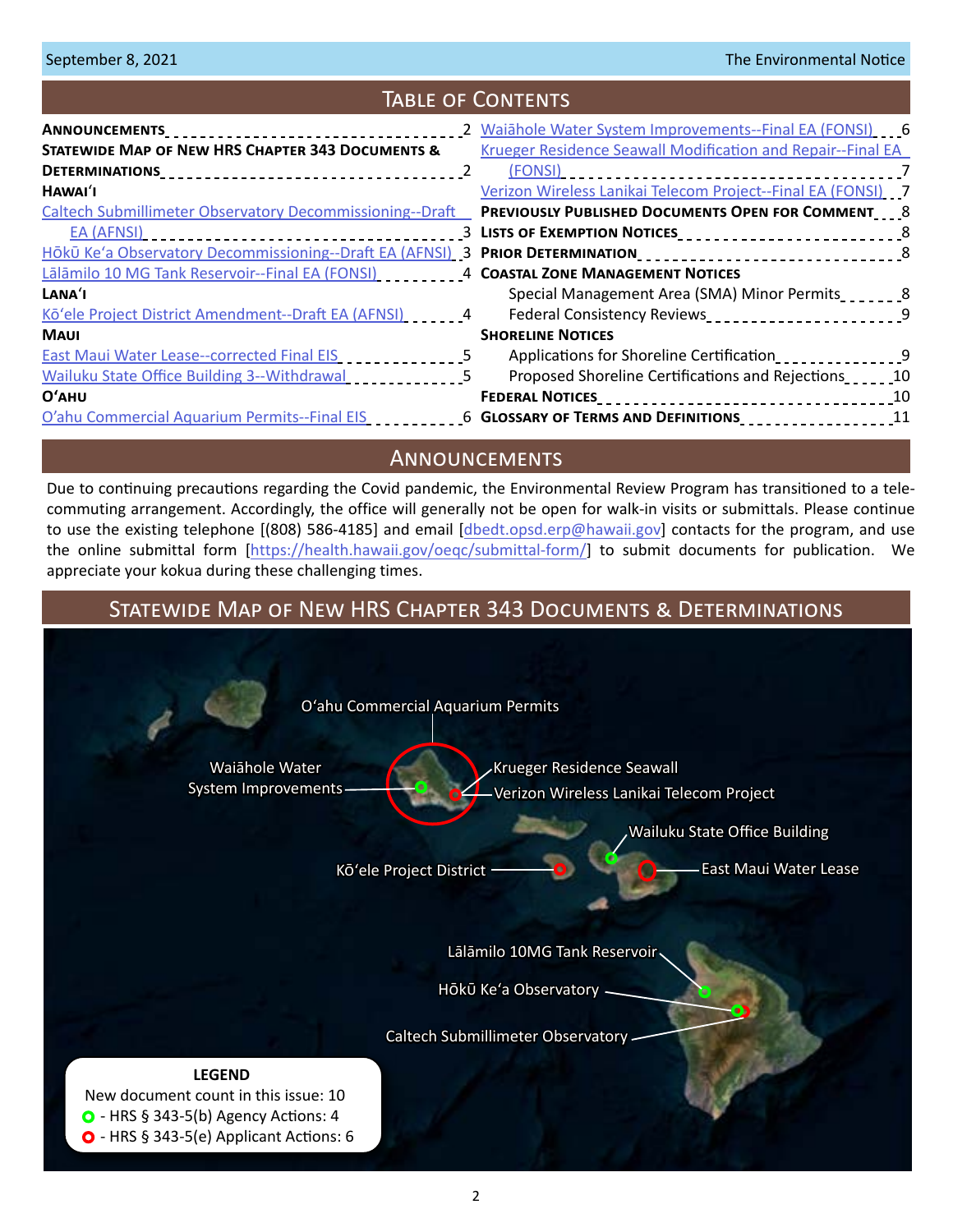# Hawaiʻi

#### <span id="page-2-0"></span>**[Caltech Submillimeter Observatory Decommissioning--Draft EA \(AFNSI\),](http://oeqc2.doh.hawaii.gov/Doc_Library/2021-09-08-HA-DEA-Caltech-Submillimeter-Observatory-Decommissioning.pdf) [Appendix Vol 1,](http://oeqc2.doh.hawaii.gov/Doc_Library/2021-09-08-HA-DEA-Caltech-Submillimeter-Observatory-Decommissioning-Appendix-Vol-1.pdf) and [Appendix Vol 2](http://oeqc2.doh.hawaii.gov/Doc_Library/2021-09-08-HA-DEA-Caltech-Submillimeter-Observatory-Decommissioning-Appendix-Vol-2.pdf)**

| <b>HRS §343-</b><br>5(a) Trigger | (1) Propose the use of state or county lands or the use of state or county funds<br>(2) Propose any use within any land classified as a conservation district                                                                                  |  |
|----------------------------------|------------------------------------------------------------------------------------------------------------------------------------------------------------------------------------------------------------------------------------------------|--|
| District(s)                      | Hāmākua                                                                                                                                                                                                                                        |  |
| TMK(s)                           | $(3)$ 4-4-015:009 por                                                                                                                                                                                                                          |  |
| Permit(s)                        | CDUA; 6E; State Hwys permit; Construction Permit; Grading permit; ROE                                                                                                                                                                          |  |
| <b>Approving</b><br>Agency       | Department of Land and Natural Resources<br>Rachel Beasley, (808) 798-6481, rachel.e.beasley@hawaii.gov<br>1151 Punchbowl Street #131, Honolulu, HI 96813                                                                                      |  |
| Applicant                        | California Institute of Technology; Mail Code 206-31, 1200 E. California Blvd., Pasadena, CA 91125<br>David Tirrell, (626) 395-6336, provostoffice@caltech.edu                                                                                 |  |
| <b>Consultant</b>                | Planning Solutions, Inc.; 711 Kapiolani Boulevard, Suite 950, Honolulu, HI 96813<br>Jim Hayes, (808) 550-4559, jim@psi-hi.com                                                                                                                  |  |
| <b>Status</b>                    | Statutory 30-day public review and comment period starts. Comments are due by October 8, 2021. Please click on title link<br>above to read the document, then send comments to the approving agency and copy the applicant and the consultant. |  |

The CSO is a 10.4-meter (34 ft) diameter telescope that was engaged in astronomical observations from 1986 until September 8, 2015. Existing aboveground structures present on the CSO Site include: the observatory building; outbuilding; water pump shed; and electrical equipment cabinets for generator and transformer. The CSO is now being decommissioned and all site structures are proposed to be removed.

The purpose of the CSO Decommissioning project is to enable Caltech to conclude its use of the site and surrender its sublease while satisfying its obligations, via Sublease H09176 and other agreements, to UH and the State of Hawaiʻi. Pursuant to the Decommissioning Plan. a subplan of the Mauna Kea Comprehensive Management Plan, the decommissioning of an astronomy facility in the Science Reserve is a multi-step process involving 1) a notice of intent, 2) an environmental due diligence review, 3) a site deconstruction and removal plan, and 4) a site restoration plan.

#### **H�k� Ke**ʻ**[a Observatory Decommissioning--Draft EA \(AFNSI\)](http://oeqc2.doh.hawaii.gov/Doc_Library/2021-09-08-HA-DEA-Hoku-Kea-Observatory-Decommissioning.pdf)**

| <b>HRS §343-</b><br>5(a) Trigger           | (1) Propose the use of state or county lands or the use of state or county funds<br>(2) Propose any use within any land classified as a conservation district                    |  |
|--------------------------------------------|----------------------------------------------------------------------------------------------------------------------------------------------------------------------------------|--|
| District(s)                                | Hāmākua                                                                                                                                                                          |  |
| TMK(s)                                     | $(3)$ 4-4-015:009 por                                                                                                                                                            |  |
| Permit(s)                                  | HRS Chapter 6E, CDUA, County Grading & Building (Demolition) Permit                                                                                                              |  |
| Proposing/<br><b>Determining</b><br>Agency | University of Hawai'i at Hilo<br>Ligaya Hill, (808) 932-7947, ligayah@hawaii.edu<br>200 W. Kawili Street, Hilo, HI 96720                                                         |  |
| <b>Consultant</b>                          | SSFM International, Inc.; 99 Aupuni Street, Suite 202, Hilo, HI 96720<br>Jennifer Scheffel, (808) 356-1273, jscheffel@ssfm.com                                                   |  |
| <b>Status</b>                              | Statutory 30-day public review and comment period starts. Comments are due by October 8, 2021. Please send comments<br>to the proposing/determining agency at jscheffel@ssfm.com |  |

The Proposed Action would have short-term and temporary impacts during deconstruction and site restoration activities that would be less than significant to biological resources, geology and soils, water resources, air quality, the existing noise environment, traffic and transportation, socioeconomics, public facilities and services, and natural hazards. Best management practices (BMPs) and other measures would be implemented to minimize impacts, as applicable.

The Proposed Action would have beneficial impacts to the visual environment, cultural practices, and archaeological and historic resources.

The Proposed Action would have indirect and secondary impacts related to a reduction of teaching, training, and research opportunities for Hawai'i students in the field of astronomy. These adverse impacts are intended to be offset, to an extent, by construction of a new observatory facility at the Halepōhaku Mid-Level Facility on Maunakea. It has been determined that the beneficial impacts of decommissioning and removal of the Hōkū Ke'a facilities outweigh the adverse impacts of relocating the student facility to a less optimum location. However, if the lower elevation facility is not constructed, the result would be a more significant, and possibly permanent, loss and adverse impact on Hawai'i's astronomy students.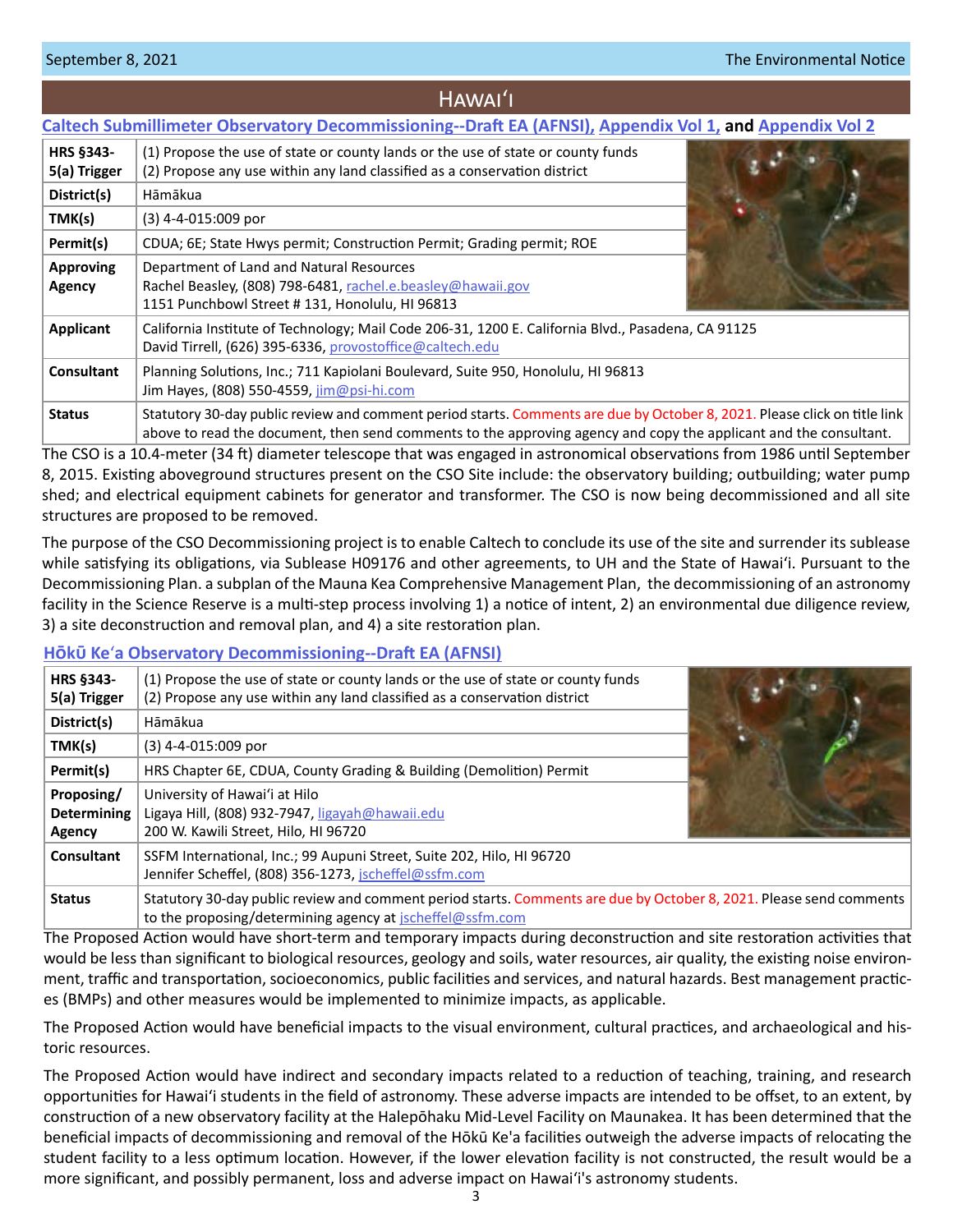# Hawaiʻi (continued)

## <span id="page-3-0"></span>**[Lālāmilo 10 MG Tank Reservoir--Final EA \(FONSI\)](http://oeqc2.doh.hawaii.gov/Doc_Library/2021-09-08-HA-FEA-Lalamilo-10-MG-Tank-Reservoir.pdf)**

| <b>HRS §343-</b><br>5(a) Trigger                  | (1) Propose the use of state or county lands or the use of state or county funds                                                                     |           |
|---------------------------------------------------|------------------------------------------------------------------------------------------------------------------------------------------------------|-----------|
| District(s)                                       | South Kohala                                                                                                                                         | $\bullet$ |
| TMK(s)                                            | $(3) 6 - 8 - 001:001$                                                                                                                                |           |
| Permit(s)                                         | NPDES, Building & Grading Permits, Historic Preservation HRS Chapter 6E Approval                                                                     |           |
| Proposing/<br><b>Determining</b><br><b>Agency</b> | County of Hawai'i, Department of Water Supply<br>Shari Uyeno, (808) 961-8070, suyeno@hawaiidws.org<br>345 Kekuanaoa Street, Suite 20, Hilo, HI 96720 |           |
| <b>Consultant</b>                                 | GEOMETRICIAN ASSOCIATES, LLC; 10 Hina Street, Hilo, HI 96720<br>Ron Terry, (808) 987-5239, rterry@hawaii.rr.com                                      |           |
| <b>Status</b>                                     | Finding of No Significant Impact (FONSI) determination                                                                                               |           |

The Hawai'i County DWS proposes to build a 10-million gallon , 36-ft high prestressed concrete water tank on property currently owned by Parker Ranch, to be subdivided to create a 3-acre lot. Also included are accessory waterlines and a gate, access road, security lighting and fence.

The project would provide more storage for reserve water and fire protection within the Lālāmilo Water System and energy-efficient critical redundancy. Filling may occur when wind power from the nearby Lālāmilo Windfarm Repowering Project was available, reducing pumping costs, fossil fuel use and greenhouse gas emissions. Only very minor construction-phase impacts mitigated by BMPs would occur at the isolated site, a goat and sheep pasture.

# LANA<sup>'</sup>I

## **[Kōʻele Project District Amendment--Draft EA \(AFNSI\)](http://oeqc2.doh.hawaii.gov/Doc_Library/2021-09-08-LA-DEA-Koele-Project-District-Amendment.pdf)**

| <b>HRS §343-</b><br>5(a) Trigger | (6) Propose any amendments to existing county general plans where the amendment<br>would result in designations other than agriculture, conservation, or preservation                                                                          |  |
|----------------------------------|------------------------------------------------------------------------------------------------------------------------------------------------------------------------------------------------------------------------------------------------|--|
| District(s)                      | Lāna'i                                                                                                                                                                                                                                         |  |
| TMK(s)                           | (2)4-9-001:021, 024, 025, 027, 030; 4-9-002:001(por.), 061(por.); 4-9-018:001, 002,<br>003, 004, 005; 4-9-020:020; 4-9-021:009                                                                                                                 |  |
| Permit(s)                        | State Land Use Commission District Boundary Amendment; Project District Phase 1<br>Amendment; Community Plan Amendment; Change of Zoning                                                                                                       |  |
| <b>Approving</b><br>Agency       | Lāna'i Planning Commission<br>c/o Kurt Wollenhaupt, (808) 270-8205, kurt.wollenhaupt@co.maui.hi.us<br>County of Maui Planning Dept, 2200 Main Street, Suite 619, Wailuku, HI 96793                                                             |  |
| Applicant                        | Lanai Resorts, LLC, a Hawai'i limited liability company doing business as Pūlama Lāna'i<br>Keiki-Pua Dancil, (808) 237-2001, kdancil@pulamalanai.com<br>733 Bishop Street, Suite 1500, Honolulu, HI 96813                                      |  |
| <b>Consultant</b>                | Munekiyo Hiraga; 305 High Street, Suite 104, Wailuku, HI 96793<br>Bryan Esmeralda, (808) 640-9636, planning@munekiyohiraga.com                                                                                                                 |  |
| <b>Status</b>                    | Statutory 30-day public review and comment period starts. Comments are due by October 8, 2021. Please click on title link<br>above to read the document, then send comments to the approving agency and copy the applicant and the consultant. |  |

Pūlama Lānaʻi seeks to reduce the density in the Kōʻele Project District by decreasing the Residential and Multi-Family (sub-designations) acreage, increasing Open Space and Park acreage, and reducing Golf Course acreage. The proposed amendments increases the acreage in the Hotel sub-designation accounting for existing uses as well as future uses, and also creates a new Resort Commercial sub-designation for existing and future uses which will support the Sensei Lānaʻi, A Four Seasons Resort. The amendments will reduce the total acreage in the Project District by 8 percent.

Pūlama Lānaʻi also seeks to revise the Kōʻele Project District Ordinance as outlined in Chapter 19.71 of the Maui County Code. The proposed amendments include changes to the Project District map, which outlines the limits of the Project District area as well as the sub-designations, as well as language related to permitted uses, special accessory uses, and development standards for the Project District.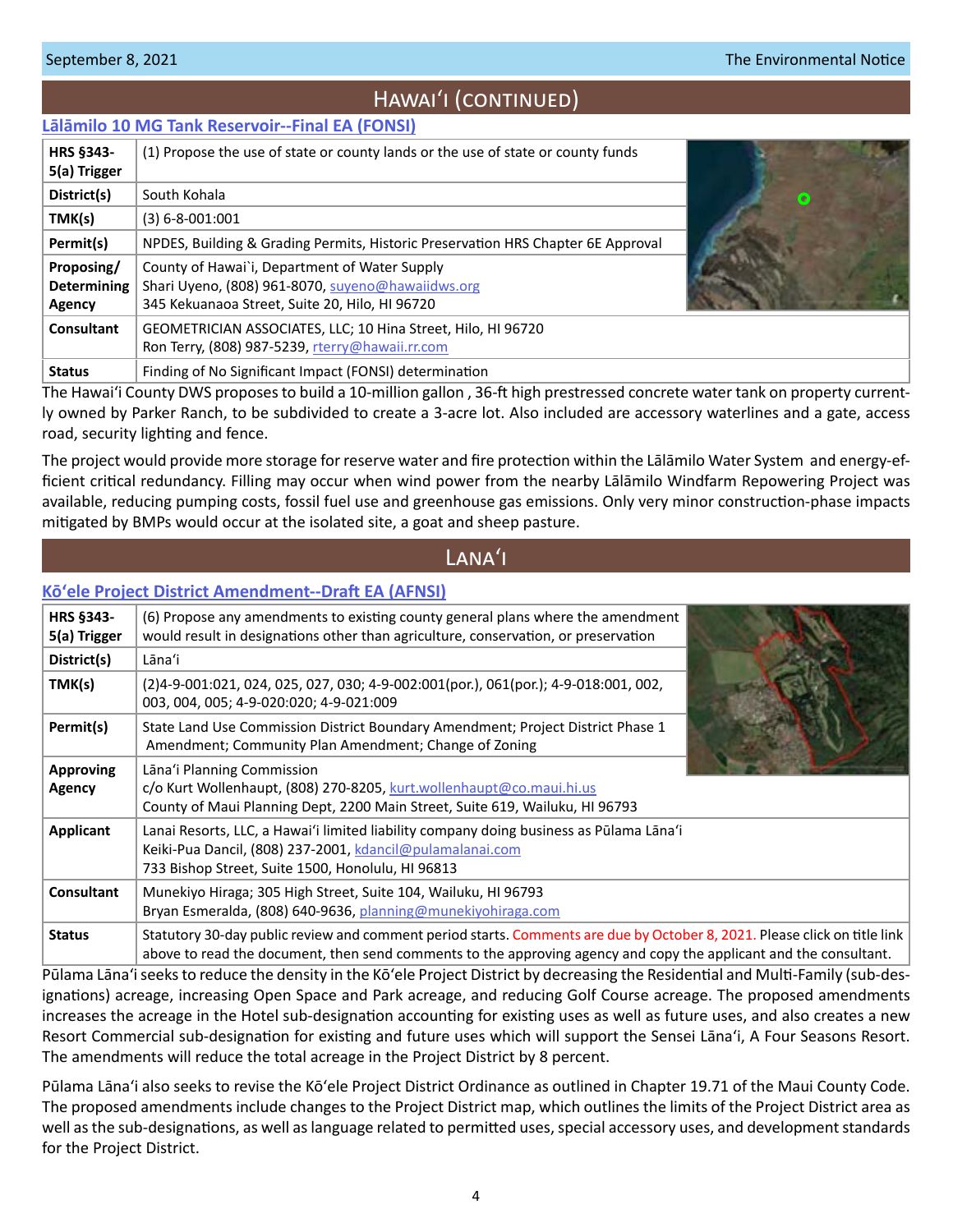#### <span id="page-4-0"></span>September 8, 2021 **The Environmental Notice**

|                                                                     | <b>MAUI</b>                                                                                                                                                               |                                      |
|---------------------------------------------------------------------|---------------------------------------------------------------------------------------------------------------------------------------------------------------------------|--------------------------------------|
|                                                                     | East Maui Water Lease--corrected Final EIS Vol 1, Vol 2, Vol 3, Vol 4, and Vol 5                                                                                          | <b>Grandfathered under old rules</b> |
| HRS §343-<br>5(a) Trigger                                           | (1) Propose the use of state or county lands or the use of state or county funds                                                                                          |                                      |
| District(s)                                                         | Maui-multiple                                                                                                                                                             |                                      |
| TMK(s)                                                              | (2) 1-2-004:005, 007; 1-1-002:002; 1-1-001:44, 50; and 2-9-014:001, 005, 11, 12, 17                                                                                       |                                      |
| Permit(s)                                                           | Application for a long-term lease of State land in the Nāhiku, Ke'anae, Honomanū,<br>and Huelo License Areas                                                              |                                      |
| <b>Approving</b><br>Agency/<br><b>Accepting</b><br><b>Authority</b> | State of Hawai'i, Board of Land and Natural Resources<br>Mr. Ian Hirokawa, (808) 587-0400, <i>ian.c.hirokawa@hawaii.gov</i><br>1151 Punchbowl St. Honolulu, HI 96813      |                                      |
| Applicant                                                           | Alexander & Baldwin Inc. (A&B) / East Maui Irrigation Company, Limited (EMI), collectively referred to as "A&B"<br>A&B / EMI, waterleaseeis@wilsonokamoto.com             |                                      |
| <b>Consultant</b>                                                   | Wilson Okamoto Corporation; 1907, S. Beretania Street, Suite 400 Honolulu, HI 96826<br>Mr. Keola Cheng, (808) 946-2277, waterleaseeis@wilsonokamoto.com                   |                                      |
| <b>Status</b>                                                       | Final EIS has been submitted and is pending acceptance by the approving agency/accepting authority, which has 30 days<br>from date of receipt to determine acceptability. |                                      |

The Proposed Action constitutes the issuance of a long-term (30-year) Water Lease from the BLNR that grants the lessee the "right, privilege, and authority to enter and go upon" the License Area for the "purpose of developing, diverting, transporting, and using government owned waters" through the existing EMI Aqueduct System which supplies water to domestic and agricultural water users. The Water Lease, which will be awarded by public auction, will enable the lessee to enter upon lands owned by the State of Hawai'i in order to maintain and repair existing access roads and trails used as part of the EMI Aqueduct System, and will allow for the continued operation of the EMI Aqueduct System to deliver water to the MDWS for domestic and agricultural water needs in Upcountry Maui, including the agricultural users at the KAP and the planned 262-acre KAP expansion, as well as for the Nāhiku community, which, through the MDWS, draws up 20,000 to 45,000 gallons per day (gpd), dependent on weather, directly from the EMI Aqueduct System. It will also allow the continued provision of water to approximately 30,000 acres of agricultural lands (formerly in sugarcane) in Central Maui.

#### **[Wailuku State Office Building 3--Withdrawal of Draft EA and AFNSI](http://oeqc2.doh.hawaii.gov/Doc_Library/2021-09-08-MA-Withdrawal-of-DEA-Wailuku-State-Office-Building-3.pdf)**

| <b>HRS §343-</b><br>5(a) Trigger                  | (1) Propose the use of state or county lands or the use of state or county funds                                                                                                            |  |
|---------------------------------------------------|---------------------------------------------------------------------------------------------------------------------------------------------------------------------------------------------|--|
| District(s)                                       | Wailuku                                                                                                                                                                                     |  |
| TMK(s)                                            | $(2)$ 3-4-013:014                                                                                                                                                                           |  |
| Permit(s)                                         | <b>Numerous</b>                                                                                                                                                                             |  |
| Proposing/<br><b>Determining</b><br><b>Agency</b> | State of Hawai'i, Hawai'i Housing Finance and Development Corporation<br>Stan S. Fujimoto, (808) 587-0541, stanley.s.fujimoto@hawaii.gov<br>677 Queen Street, Suite 300, Honolulu, HI 96813 |  |
| <b>Consultant</b>                                 | G70; 111 S. King Street, Suite 170, Honolulu, HI 96813<br>Jeffrey H. Overton, (808) 441-2104, jeff@g70.design                                                                               |  |
| <b>Status</b>                                     | The proposing/determining agency is withdrawing the Draft EA published on June 23, 2021                                                                                                     |  |

The State of Hawai'i, Hawaiʻi Housing Finance and Development Corporation is requesting to withdraw the "Wailuku State Office Building (SOB) 3" Draft Environmental Assessment-Anticipated Finding of No Significant Impact (DEA-AFNSI) that was published in the June 8, 2021 edition of The Environmental Notice.

A new Draft Environmental Assessment (DEA) will be prepared under the State, Department of Accounting and General Services (the new Proposing and Determining Agency) to supersede the withdrawn "Wailuku SOB 3" DEA-AFNSI. Comments previously received during early consultation and the 30-day DEA public comment period of the withdrawn "Wailuku SOB 3" DEA-AFNSI, will be used to guide the development of the new DEA.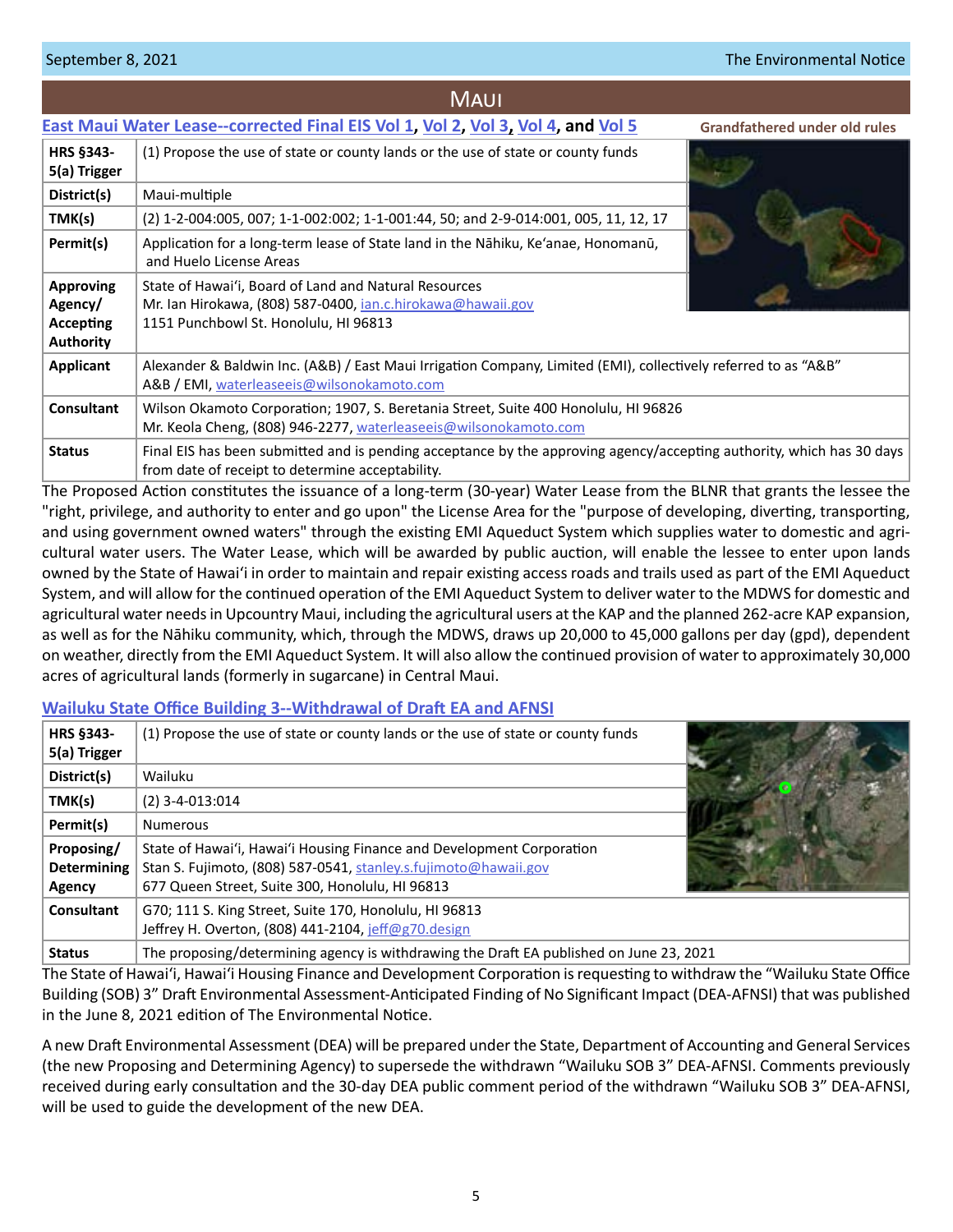#### <span id="page-5-0"></span>September 8, 2021 **The Environmental Notice**

#### **[O'ahu Commercial Aquarium Permits--Final EIS](http://oeqc2.doh.hawaii.gov/EA_EIS_Library/2021-09-08-OA-FEIS-Oahu-Commercial-Aquarium-Permits.pdf) HRS §343- 5(a) Trigger** (1) Propose the use of state or county lands or the use of state or county funds (2) Propose any use within any land classified as a conservation district **District(s)** multiple **TMK(s)**  $N/A$ **Permit(s)** Commercial Aquarium Fishing Permits issued pursuant to HRS §188-31, Commercial Marine License issued pursuant to HRS 189-2,3 **Approving Agency/ Accepting Authority** State of Hawaiʻi, Department of Land and Natural Resources David Sakoda, (808) 587-0104, david.sakoda[@hawaii.gov](mailto:david.sakoda%40hawaii.gov?subject=) 1151 Punchbowl St. Room 330 Honolulu, HI 96813 **Applicant** Pet Industry Joint Advisory Council (PIJAC); 1615 Duke St., #100 Alexandria, VA 22314 Jim Lynch, (425) 463-8396, [lynchjm.wa@gmail.com](mailto:lynchjm.wa%40gmail.com?subject=) **Consultant** Stantec Consulting Services Inc; 2300 Swan Lake Blvd., Suite 202, Independence, IA 50644 Terry VanDeWalle, (319) 334-3755, [terry.vandewalle@stantec.com](mailto:terry.vandewalle%40stantec.com?subject=) **Status** Final EIS has been submitted and is pending acceptance by the approving agency/accepting authority, which has 30 days from date of receipt to determine acceptability. Oʻahu **Grandfathered under old rules**

The purpose of the Applicant's action is to ensure that commercial aquarium fish collection allows for the lawful, responsible, and sustainable commercial collection of various fish species from nearshore habitats. The objective of the proposed action is for the Department of Land and Natural Resources (DLNR) to issue 15 Aquarium Permits and 15 corresponding Commercial Marine Licenses for the island of O'ahu, create a "White List" of 31 fish species and 4 invertebrates that can be collected, and implement individual catch quotas for the 35 species on the proposed White List.

The need for the Applicant's action is to allow for commercial aquarium collection in compliance with all applicable laws, rules, and regulations pertaining to the industry.

## **[Waiāhole Water System Improvements--Final EA \(FONSI\)](http://oeqc2.doh.hawaii.gov/Doc_Library/2021-09-08-OA-FEA-Waiahole-Water-System-Improvements.pdf)**

| <b>HRS §343-</b><br>5(a) Trigger                  | (1) Propose the use of state or county lands or the use of state or county funds                                                                                                                                                                                                                    |  |
|---------------------------------------------------|-----------------------------------------------------------------------------------------------------------------------------------------------------------------------------------------------------------------------------------------------------------------------------------------------------|--|
| District(s)                                       | Ewa                                                                                                                                                                                                                                                                                                 |  |
| TMK(s)                                            | $(1)$ 9-2-001: 020; 9-2-004: 006                                                                                                                                                                                                                                                                    |  |
| Permit(s)                                         | Commission on Water Resource Management Water Use Permit, Well Construction<br>Permit and Pump Installation Permit; ACOE Section 10; NPDES Permit for<br>Construction Stormwater; Use & Occupancy Permit (HDOT); CCH/DPP Grading,<br>Grubbing and Stockpiling Permit; Temporary Use Approval (TUA). |  |
| Proposing/<br><b>Determining</b><br><b>Agency</b> | State of Hawai'i, Agribusiness Development Corporation (ADC)<br>Ken Nakamoto, (808) 586-0087, Ken.T.Nakamoto@hawaii.gov                                                                                                                                                                             |  |
| <b>Consultant</b>                                 | R.M. Towill Corporation; 2024 North King Street, Suite 200, Honolulu, HI 96819-3470<br>Brian Takeda, (808) 842-1133, briant@rmtowill.com                                                                                                                                                            |  |
| <b>Status</b>                                     | Finding of No Significant Impact (FONSI) determination                                                                                                                                                                                                                                              |  |
|                                                   |                                                                                                                                                                                                                                                                                                     |  |

The State of Hawai'i Agribusiness Development Corporation proposes to construct improvements to a portion of the Waiāhole Ditch Irrigation System in Kunia, Central O'ahu, Hawai'i. ADC operates and maintains the Waiāhole Ditch Irrigation System, including an existing reservoir within this system. This reservoir, located to the west of Kunia Road, is an unlined, earthen storage basin used to store irrigation water for adjacent farmers which is fed directly by the Waiāhole Ditch. The reservoir has lost holding capacity due to years of sediment accumulation. The proposed project will have no significant adverse impact to air and water quality, existing utilities, noise, archaeological or cultural sites, or wildlife habitat. Anticipated impacts will be temporary and will not adversely impact the environmental quality of the area. The planned improvements will correct the existing loss of water capacity and provide for the long-term preservation of the Waiāhole Water System.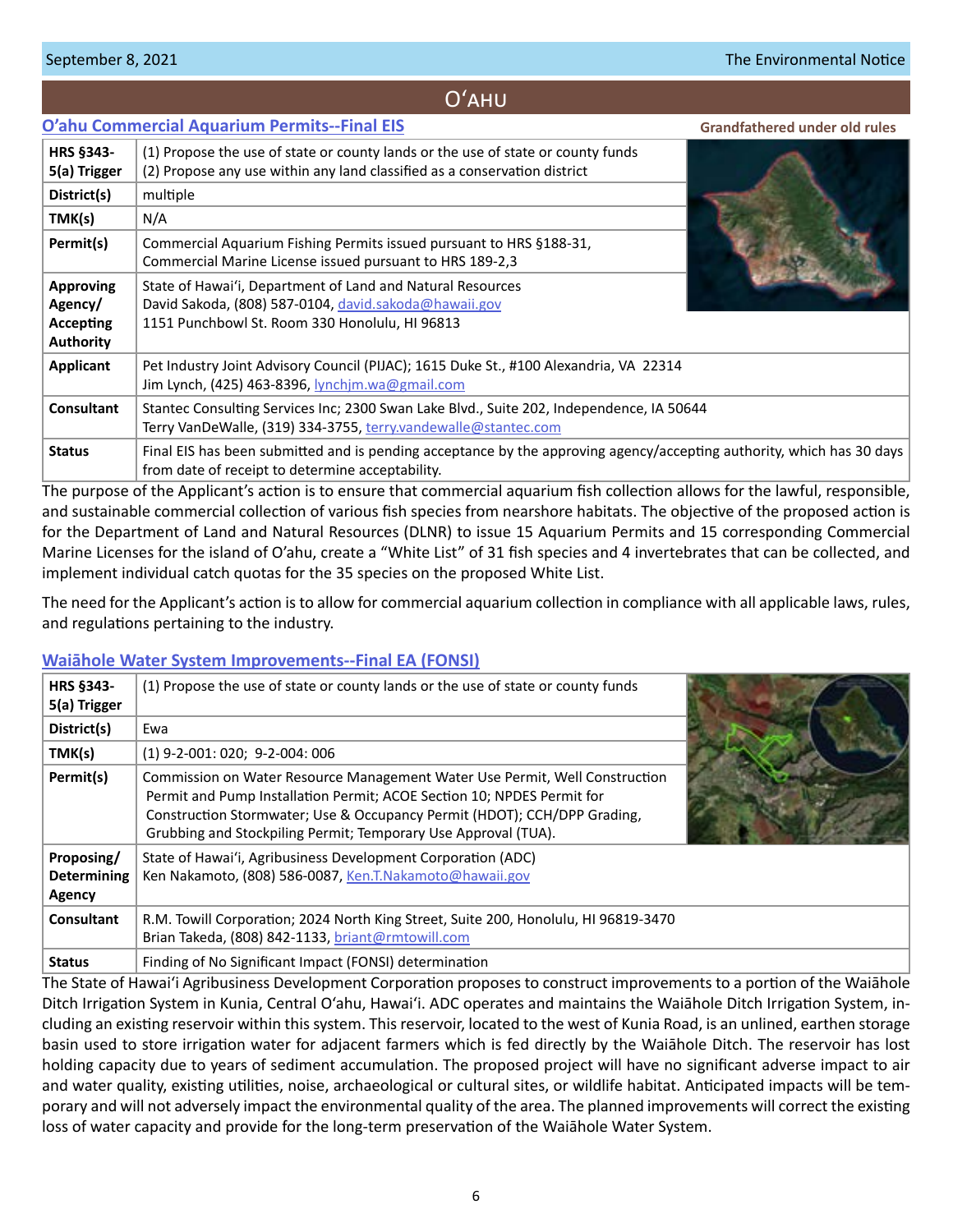# Oʻahu

# <span id="page-6-0"></span>**[Krueger Residence Seawall Modification and Repair--Final EA \(FONSI\)](http://oeqc2.doh.hawaii.gov/Doc_Library/2021-09-08-OA-FEA-Krueger-Residence-Seawall-Modification-and-Repair.pdf)**

| <b>HRS §343-</b><br>5(a) Trigger | (3) Propose any use within a shoreline area                                                                                                                           |  |
|----------------------------------|-----------------------------------------------------------------------------------------------------------------------------------------------------------------------|--|
| District(s)                      | Ko'olaupoko                                                                                                                                                           |  |
| TMK(s)                           | $(1)$ 4-4-005:056                                                                                                                                                     |  |
| Permit(s)                        | Shoreline Setback Variance and Special Management Area Use Permit; building,<br>grading, grubbing, stockpiling and trenching permits                                  |  |
| <b>Approving</b><br>Agency       | City and County of Honolulu, Department of Planning and Permitting<br>Steve Tagawa, (808) 768-8024, stagawa@honolulu.gov<br>650 South King Street, Honolulu, HI 96813 |  |
| <b>Applicant</b>                 | David and Terri Krueger; c/o: 111 S. King Street, Suite 170, Honolulu, HI 96813<br>Jeff Overton, (808) 523-5866, jeff@g70.design                                      |  |
| <b>Consultant</b>                | G70; 111 S. King Street, Suite 170, Honolulu, HI 96813<br>Jeff Overton, (808) 523-5866, jeff@g70.design                                                               |  |
| <b>Status</b>                    | Finding of No Significant Impact (FONSI) determination                                                                                                                |  |

To modify a nonconforming concrete seawall located at the makai boundary of the 18,376-square foot shoreline parcel at 1226A Mokulua Drive in Lanikai. The modification involves inserting sheet piles in back (mauka) of the 105-foot long seawall. The sheet piles will be driven 9 feet below the existing seawall and capped with a concrete cap secured to the seawall. A 1-foot high concrete splash lip extension to the top of seawall is also proposed. This assembly will be anchored by steel rods connected to concrete deadman constructed 25 feet mauka and below the existing grade.

The subject property and three adjacent parcels to the southeast (Waimānalo) are protected by a boulder rip-rap or "rock blanket" which was authorized by both the State and the City in 1968. The existing boulder rip-rap of the adjacent parcel to the north (Kailua) is unauthorized. The project requires both a Shoreline Setback Variance and Major SMA permit.

## **[Verizon Wireless Lanikai Telecom Project--Final EA \(FONSI\)](http://oeqc2.doh.hawaii.gov/Doc_Library/2021-09-08-OA-FEA-Verizon-Wireless-Lanikai-Telecom-Project.pdf)**

| HRS §343-<br>5(a) Trigger  | (2) Propose any use within any land classified as a conservation district                                                                                                    |  |
|----------------------------|------------------------------------------------------------------------------------------------------------------------------------------------------------------------------|--|
| District(s)                | Ko'olaupoko                                                                                                                                                                  |  |
| TMK(s)                     | (1) 4-3-005:068 and 4-3-005:070                                                                                                                                              |  |
| Permit(s)                  | CDUA; SMA Permit; Helicopter Flight Permit; Airport Glideslope Clearance; Building<br>Permit; Community Noise Permit                                                         |  |
| <b>Approving</b><br>Agency | State of Hawai'i, Department of Land and Natural Resources<br>Rachel Beasley, (808) 798-6481, rachel.e.beasley@hawaii.gov<br>1151 Punchbowl St. Room 131, Honolulu, HI 96813 |  |
| Applicant                  | Verizon Wireless; 1255 Nu'uanu Ave., #1100 Honolulu, Hi 96817<br>Grant Nakaya, (808) 990-0658, gnakaya.ntp@gmail.com                                                         |  |
| Consultant                 | SWCA Environmental Consultants; 1200 Ala Moana Blvd., Honolulu, HI 96814<br>Jaap Eijzenga, (808) 892-3270, jeijzenga@swca.com                                                |  |
| <b>Status</b>              | Finding of No Significant Impact (FONSI) determination                                                                                                                       |  |

Applicant proposes one stealth enclosure, in the form of a faux rock, and two equipment enclosures. The faux rock enclosure would be located on the ridge (parcel 070) at approximately 230 feet above mean sea level (AMSL). The enclosure would be approximately 75 square feet in area and would measure approximately 8 feet in height. The enclosure would be installed on concrete piers anchored to the ridge's rock face. This faux rock enclosure would house the proposed 5 panel antennas and associated equipment.

The antennas and equipment located within the faux rock enclosure would be connected to the equipment enclosures via a conduit traveling along the existing conduit route, used by existing telecommunication facilities. The proposed equipment enclosures (located on parcel 068) would consist of two platforms approximately 56 square feet and 36 square feet in area. Both enclosures will be located 90 feet below the proposed faux rock enclosure approximately 140 feet AMSL.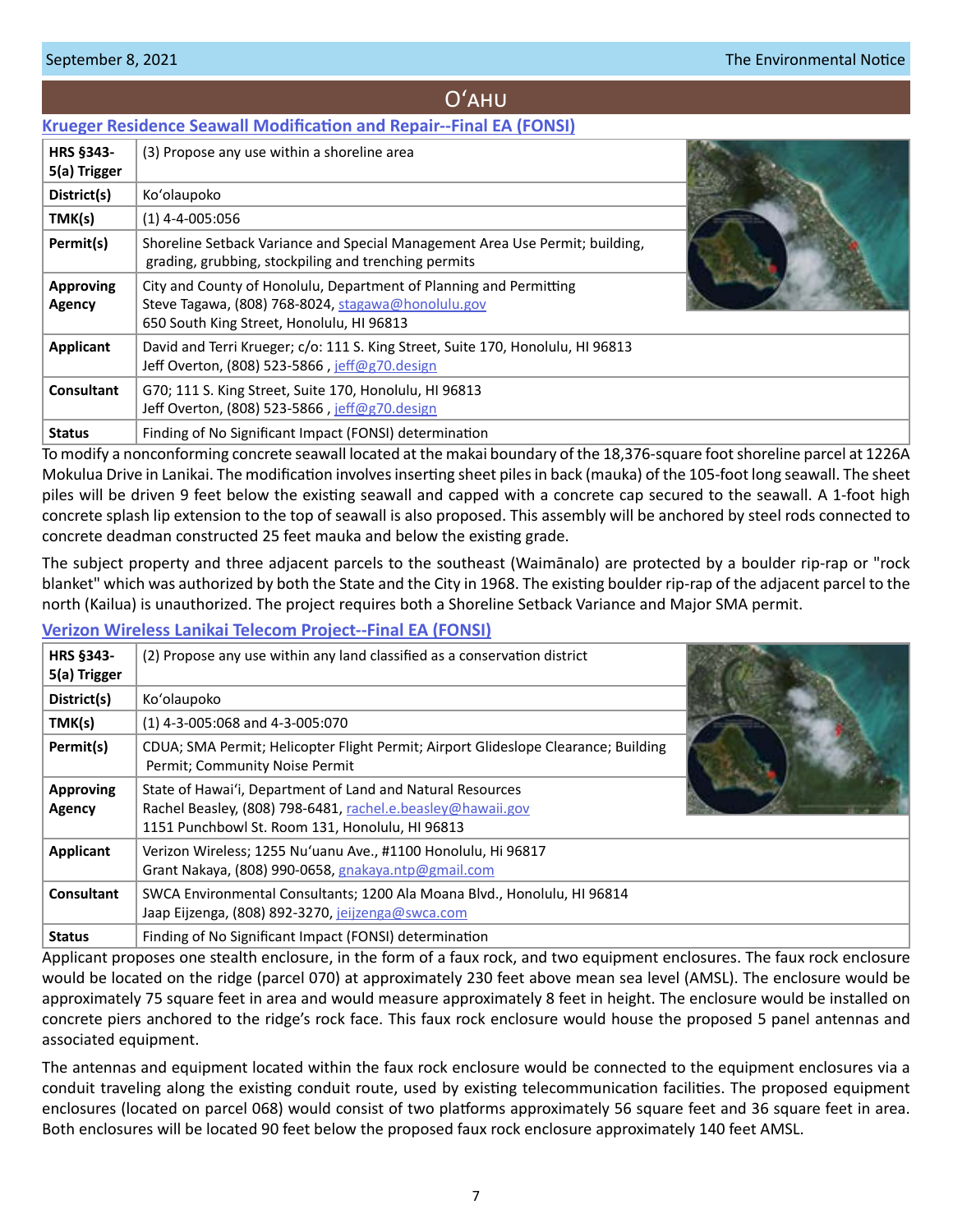# Previously Published Documents Open for Comment

<span id="page-7-0"></span>**Status:** Public review and comment period for these projects began previously. Comments are due September 22, 2021. Please click on the link to read the document, then send comments to the relevant agency and copy any applicant and/or consultant.

#### **O**ʻ**ahu**

**[Kamehameha Highway Pedestrian Safety Project, Vicinity of Laniakea--Draft EA \(AFNSI\)](http://oeqc2.doh.hawaii.gov/Doc_Library/2021-08-23-OA-DEA-Kamehameha-Highway-Pedestrian-Safety-Project-near-Laniakea.pdf)**

#### **Kaua**ʻ**i**

**West Kaua**ʻ**[i Energy Project--Draft EA \(AFNSI\) Vol. 1](http://oeqc2.doh.hawaii.gov/Doc_Library/2021-08-23-KA-DEA-West-Kauai-Energy-Project-Vol-1.pdf) and [Vol. 2](http://oeqc2.doh.hawaii.gov/Doc_Library/2021-08-23-KA-DEA-West-Kauai-Energy-Project-Vol-2.pdf)**

# Lists of Exemption Notices

Pursuant to [HAR § 11-200.1-17](https://health.hawaii.gov/opppd/files/2019/08/11-200.1.pdf), State and county agencies that have determined specific actions to be exempt from the requirement to prepare an EA are required to submit a listing of such exemptions made during the previous month. Following are Lists of Exemption Notices submitted by various agencies for August 2021; contact the identified agency contact on each list for additional information about any specific exemption:

#### **County of Maui State of Hawai**<sup>'</sup>i

[Department of Water Supply](http://oeqc2.doh.hawaii.gov/List_Ex_Notice/2021-09-08-COM-DWS-List-of-Exemptions-Aug-2021.pdf)

[Department of Planning](http://oeqc2.doh.hawaii.gov/List_Ex_Notice/2021-09-08-COM-Planning-Department-List-of-Exemptions-Aug-2021.pdf) [Department of Land and Natural Resources](http://oeqc2.doh.hawaii.gov/List_Ex_Notice/2021-09-08-SOH-DLNR-List-of-Exemptions-Aug-2021.pdf) [Department of Pu](http://oeqc2.doh.hawaii.gov/List_Ex_Notice/2021-09-08-COM-DPW-List-of-Exemptions-Aug-2021.pdf)blic Works **[Department of Transportation](http://oeqc2.doh.hawaii.gov/List_Ex_Notice/2021-09-08-SOH-DOT-List-of-Exemptions-Aug-2021.pdf)** 

#### **City and County of Honolulu**

[Department of Planning](http://oeqc2.doh.hawaii.gov/List_Ex_Notice/2021-09-08-CCH-DPP-List-of-Exemptions-Aug-2021.pdf) and Permitting

# PRIOR DETERMINATION

The Natural Energy Laboratory of Hawaiʻi Authority [has determined](http://oeqc2.doh.hawaii.gov/Other_TEN_Publications/2021-09-08-HA-Prior-Determination-Blue-Ocean-Barns-Algae.pdf) that additional environmental review is not required for establishment of a new algae production facility on NELHA land. Two prior Environmental Impact Statements describe anticipated impacts of development of the Hawaiʻi Ocean Science and Technology Park - including on lands proposed for this project. These evaluations assessed build-out scenarios intended to include future improvements, allowing for flexibility to adapt to current market and technology conditions. NELHA has determined that the proposed development is consistent with the location, types and scale of scenarios evaluated in the prior EIS documents, and that the potential direct, indirect, and cumulative impacts of that development have been adequately disclosed and evaluated therein, and therefore that the Findings of No Significant Impact (FONSI) in those reports satisfy the requirements of HRS Chapter 343 pursuant to HAR Section 11-200.1-11.

# Coastal Zone Management Notices

# Special Management Area (SMA) Minor Permits

The SMA Minor permits below have been approved ( $HRS \S 205A-30$ ). For more information, contact the relevant county/state planning agency. Honolulu (768-8014); Hawaiʻi (East 961-8288, West 323-4770); Kauaʻi (241-4050); Maui (270-7735); Kakaʻako or Kalaeloa Community Development District (587-2841).

| Location (TMK)                     | Description (File No.)                                                              | Applicant/Agent                                              |
|------------------------------------|-------------------------------------------------------------------------------------|--------------------------------------------------------------|
| Hawai'i: South Kona (8-4-013: 016) | Reconstruction of Existing Single-Family Residence (PL-SMM-<br>2021-000001)         | Sheri Parish-Hamilton                                        |
| Kaua'i: Kalihiwai (5-3-003: 029)   | Large Tree Trunk Placement to Prohibit Vehicular Beach Access.<br>$(SMA(M)-2022-1)$ | Department of Land and Natural Re-<br>sources, Land Division |
| Maui: Kīhei (3-9-001: 025 and 087) | Beach Restoration and Sand Relocation (SM2 20210059)                                | Vernon Kalanikau                                             |
| Maui: Kīhei (2-1-008: 109)         | Add New Telecommunication Equipment (SM2 20210061)                                  | Steven Sung                                                  |
| Maui: Ha'ikū (2-9-012: 042)        | Tillotson Farm (SM2 20210063)                                                       | Brandon Murr, CDF Engineering LLC                            |
| Maui: Olowalu (4-8-003: 002)       | Landscaping and Dwelling Renovations (SM2 20210064)                                 | William and Zenda Stakelbeck                                 |
| Maui: Lahaina (4-4-001: 055)       | Sinkhole Repair by Grouting, Drainage (SM2 20210066)                                | <b>Brad Wells</b>                                            |
| O'ahu: Waialua (6-7-014: 020)      | New Carport and Storage (2021/SMA-39)                                               | William Deuchar                                              |
| O'ahu: Diamond Head (3-1-042: 006) | Leahi Fire Control Station - Diamond Head State Monument<br>$(2021/SMA-40)$         | Department of Land and Natural Re-<br>sources                |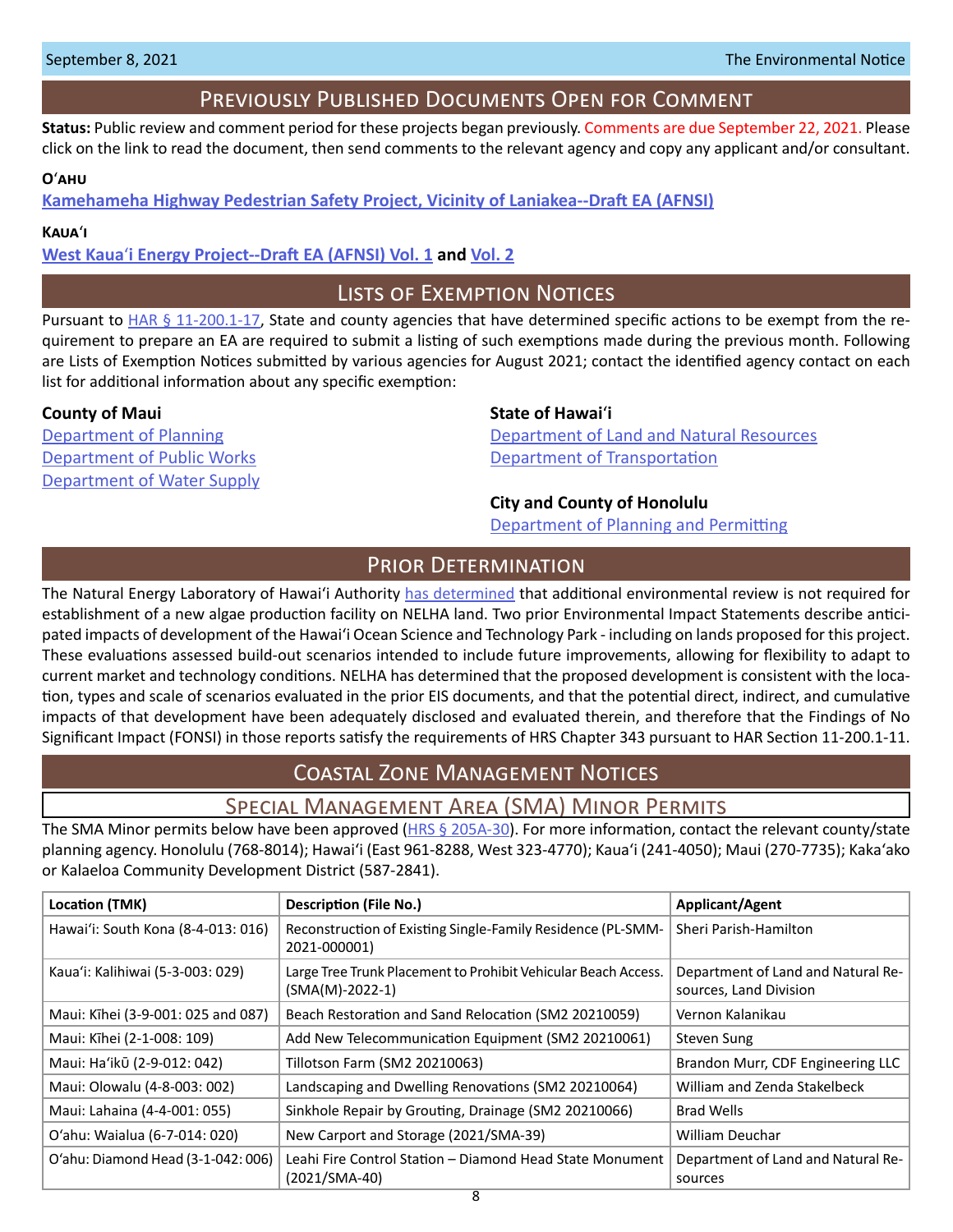# Coastal Zone Management Notices

# Federal Consistency Reviews

<span id="page-8-0"></span>The following federal actions are being reviewed for consistency with the enforceable policies of the Hawaiʻi Coastal Zone Management (CZM) Program, including [the CZM objectives and policies in Hawaiʻi Revised Statutes, Chapter 205A.](https://www.capitol.hawaii.gov/hrscurrent/Vol04_Ch0201-0257/HRS0205A/HRS_0205A-0002.htm) Federal consistency, pursuant to Section 307 of the Coastal Zone Management Act of 1972 (CZMA), as amended, generally requires that federal actions, within and outside of the coastal zone, which have reasonably foreseeable effects on any coastal use (land or water) or natural resource of the coastal zone be consistent with the enforceable policies of a state's federally approved coastal management program. Federal actions include federal agency activities, federal license or permit activities, and federal financial assistance activities. This public notice is being provided in accordance with § 306(d)(14) of the CZMA, and federal regulations at 15 CFR § 930.2, § 930.42, and § 930.61. General information about federal consistency is available at the [Hawai](http://planning.hawaii.gov/czm/federal-consistency/)ʻi [CZM Program web site,](http://planning.hawaii.gov/czm/federal-consistency/) or call (808) 587-2878.

For specific information or questions about an action listed below, contact John Nakagawa at [john.d.nakagawa@hawaii.gov](mailto:john.d.nakagawa%40hawaii.gov?subject=) or (808) 587-2878. The CZM Program is required to adhere to federal review deadlines, therefore, comments must be received by the date specified. Comments may be submitted by mail or electronic mail, to the addresses below.

**Mail:** Office of Planning and Sustainable Development **Email:** [john.d.nakagawa@hawaii.gov](mailto:john.d.nakagawa@hawaii.gov) Department of Business, Economic Development and Tourism P.O. Box 2359, Honolulu, HI 96804

#### **Hale**ʻ**iwa Small Boat Harbor Maintenance Dredging and Beach Restoration, Hale**ʻ**iwa, O**ʻ**ahu**

**Proposed Action:** The U.S. Army Corps of Engineers proposes the Haleʻiwa Small Boat Harbor Maintenance Dredging and Beach Restoration, which consists of beneficial use from the Federal Navigation Channel maintenance dredging to 13 ft mean lower low water (MLLW), a shoaling deposit caused by a state-owned breakwater, referred to as State Breakwater Settling Basin, and the Offshore Sand Borrow Area. The proposed action involves the beneficial use of dredged material from these locations for the purposes of restoring aquatic habitat and reducing storm damage to property and infrastructure. The dredged material from these locations that is beach suitable will be used to nourish the beach which is part of the Haleʻiwa Beach Shore Protection Project, adjacent to Haleʻiwa Beach Park. Dredging from these locations will yield approximately 22,638 cubic yards (cy) of beach suitable sand and will be used to restore approximately 4.2 acres of Haleʻiwa Beach to its original extent. The fine-grained dredged material from the Federal Navigation Channel that is not suitable for beach restoration, approximately 2,000 cy, will be transported by scow and taken to the South Oʻahu Ocean Dredged Material Disposal Site. The non-federal sponsor for this project is the State of Hawaiʻi as represented by the State of Hawaiʻi Department of Land and Natural Resources Office of Conservation and Coastal Lands and the Division of Boating and Ocean Recreation.

| Location:              | Offshore and along the shoreline from Hale'iwa Small Boat Harbor to Hale'iwa Beach Park, O'ahu, |
|------------------------|-------------------------------------------------------------------------------------------------|
| <b>Federal Action:</b> | Federal Agency Activity                                                                         |
| <b>Federal Agency:</b> | U.S. Army Corps of Engineers                                                                    |
| <b>Comments Due:</b>   | September 22, 2021                                                                              |

# **SHORELINE NOTICES**

#### Applications for Shoreline Certification

The shoreline certification applications below are available for review at the Department of Land and Natural Resources offices on Kaua'i, Hawai'i, Maui, and Honolulu, 1151 Punchbowl Street, Room 220 ([HRS § 205A-42](https://www.capitol.hawaii.gov/hrscurrent/Vol04_Ch0201-0257/HRS0205A/HRS_0205A-0042.htm) and [HAR § 13-222-12\)](https://dlnr.hawaii.gov/ld/files/2013/07/Ch13-222-Amend-Compil-Stand-Rev1.pdf). All comments shall be submitted in writing to the State Land Surveyor, 1151 Punchbowl Street, Room 210, Honolulu, HI 96813 and postmarked no later than 15 calendar days from the date of this public notice of the application. For more information, call Ian Hirokawa at (808) 587-0420.

| File No.   Location                                                                                                               | тмк                   | Applicant                           | Owner               |
|-----------------------------------------------------------------------------------------------------------------------------------|-----------------------|-------------------------------------|---------------------|
| MA-762   49 Hale Malia Place, Maui 96761                                                                                          | $(2)$ 4-3-003: 092    | Lester Domingo                      | Uim and Dana Bozich |
| HA-605   69-1778 Puakō Beach Drive, Hawai'i                                                                                       | $(3) 6 - 9 - 004:002$ | Wes Thomas Associates   Klekala LLC |                     |
| HA-606   69-1544 & 69-1548 Puakō Beach Drive, Hawai'i   (3) 6-9-002: 035 & 036   Wes Thomas Associates   Jake-Puako Holdings, LLC |                       |                                     |                     |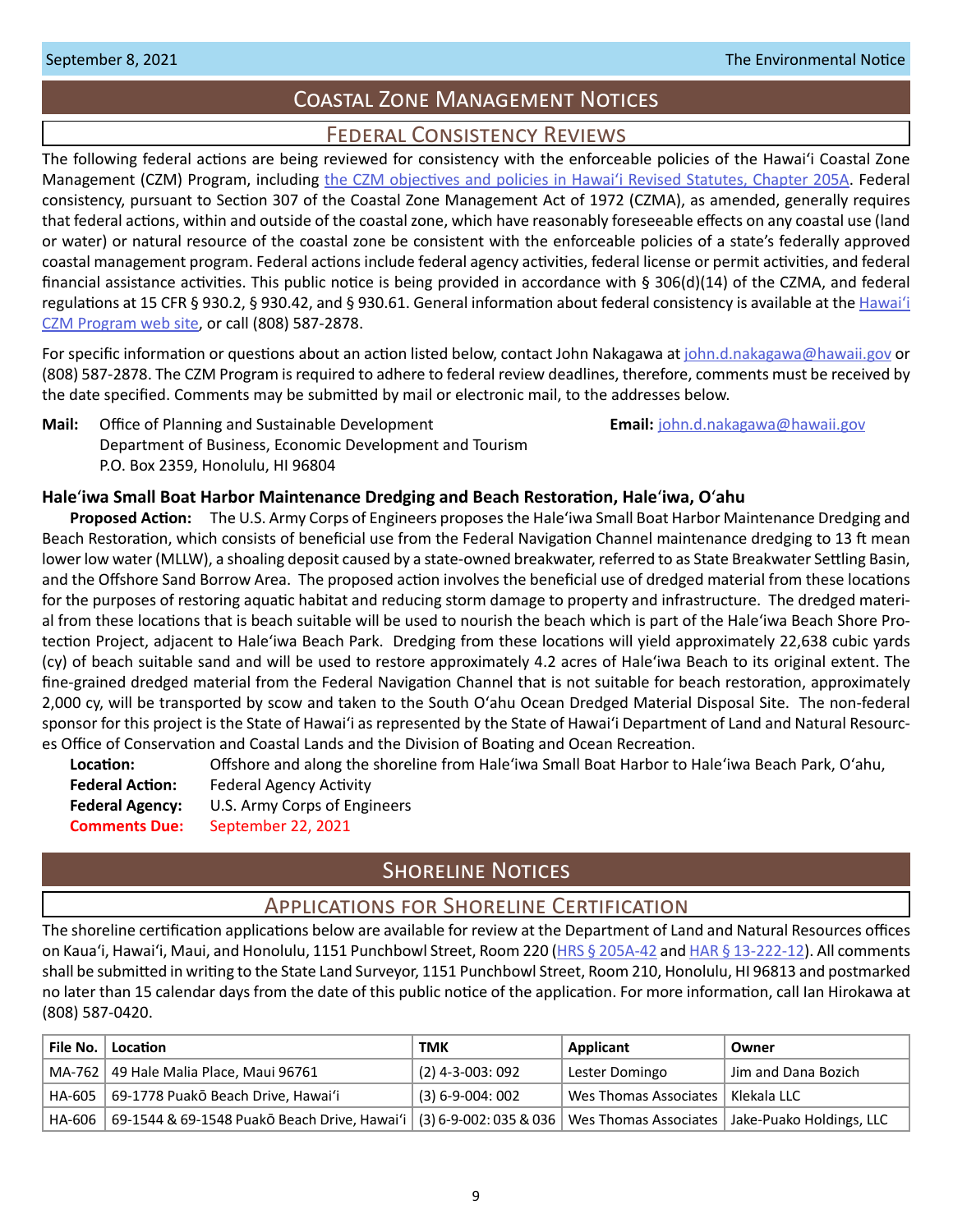# Shoreline Notices (continued)

# Proposed Shoreline Certifications and Rejections

<span id="page-9-0"></span>The shoreline notices below have been proposed for certification or rejection by the Department of Land and Natural Resourc-es [\(HRS § 205A-42](http://HRS § 205A-42) and [HAR § 13-222-26\)](https://dlnr.hawaii.gov/ld/files/2013/07/Ch13-222-Amend-Compil-Stand-Rev1.pdf). Any person or agency who wants to appeal shall file a notice of appeal in writing with DLNR no later than 20 calendar days from the date of this public notice. Send the appeal to the Board of Land and Natural Resources, 1151 Punchbowl Street, Room 220, Honolulu, Hawai'i 96813.

| File No. | <b>Status</b> | Location                            | <b>TMK</b>         | <b>Applicant</b>                       | Owner                                               |
|----------|---------------|-------------------------------------|--------------------|----------------------------------------|-----------------------------------------------------|
| OA-1933  | Proposed      | 91-173 'Ewa Beach Road, O'ahu 96706 | $(1)$ 9-1-023: 010 | Ailana Surveying &<br>Geomatics        | Suzie Mai-French                                    |
| OA-1939  | Proposed      | 91-173 'Ewa Beach Road, O'ahu 96706 | $(1)$ 9-1-023: 010 | Gerald Y.K. Goo                        | Victoriano and Telly Estoesta                       |
| OA-1947  | Proposed      | 59-287 Ke Nui Road, O'ahu 96712     | $(1)$ 5-9-020: 001 | Towill, Shigeoka &<br>Associates, Inc. | Gregg Fujimoto & Patrice Ka-<br>plan-Fujimoto Trust |
| OA-1957  | Proposed      | 68-231 Au Street, O'ahu, 96791      | $(1)$ 6-8-012: 048 | Kenn Nishihira                         | Edwin K. Horio                                      |
| OA-1929  | Rejection     | 230 Paikō Drive, O'ahu 96821        | $(1)$ 3-8-001: 005 | Ailana Surveying &<br>Geomatics        | <b>Thomas Coulson</b>                               |

# **FEDERAL NOTICES**

As a courtesy, listed below are some relevant entries from the Federal Register published since the last issue of *The Environmental Notice*. For more information, click on the title link, also available at [www.federalregister.gov](http://www.federalregister.gov).

# **Notice: [Western Pacific Fishery Management Council; Public Meetings](https://www.federalregister.gov/documents/2021/08/26/2021-18409/western-pacific-fishery-management-council-public-meetings) (published by the National Oceanic and Atmospheric Administration on 08/26/2021)**

The Western Pacific Fishery Management Council (Council) will hold its 141st Scientific and Statistical Committee (SSC), Fishery Data Collection and Research Committee (FDCRC), Executive and Budget Standing Committee, and 187th Council meetings to take actions on fishery management issues in the Western Pacific Region. The meetings will be held by web conference via WebEx between September 14 and September 23, 2021. For specific times and agendas, click on the title link to this entry and scroll to SUPPLEMENTARY INFORMATION.

# **Notice: [Endangered Species; Receipt of Recovery Permit Applications](https://www.federalregister.gov/documents/2021/09/03/2021-19136/endangered-species-receipt-of-recovery-permit-applications) (published by the Fish and Wildlife Service on 09/03/2021)**

We, the U.S. Fish and Wildlife Service, have received applications for permits to conduct activities intended to enhance the propagation and survival of endangered species under the Endangered Species Act of 1973, as amended, including the Hawksbill sea turtle (*Eretmochelys imbricata*) and Olive ridley sea turtle (*Lepidochelys olivacea*) in Hawaiʻi. We invite the public and local, State, and Federal agencies to comment on these applications. Before issuing the requested permits, we will take into consideration any information that we receive during the public comment period. We must receive your written comments on or before October 4, 2021. For further information on the permits and to submit comments, click on the title link to this entry.



Hawksbill (left) and Olive ridley (right) sea turtles **Photos courtesy of Wikipedia** Photos courtesy of Wikipedia